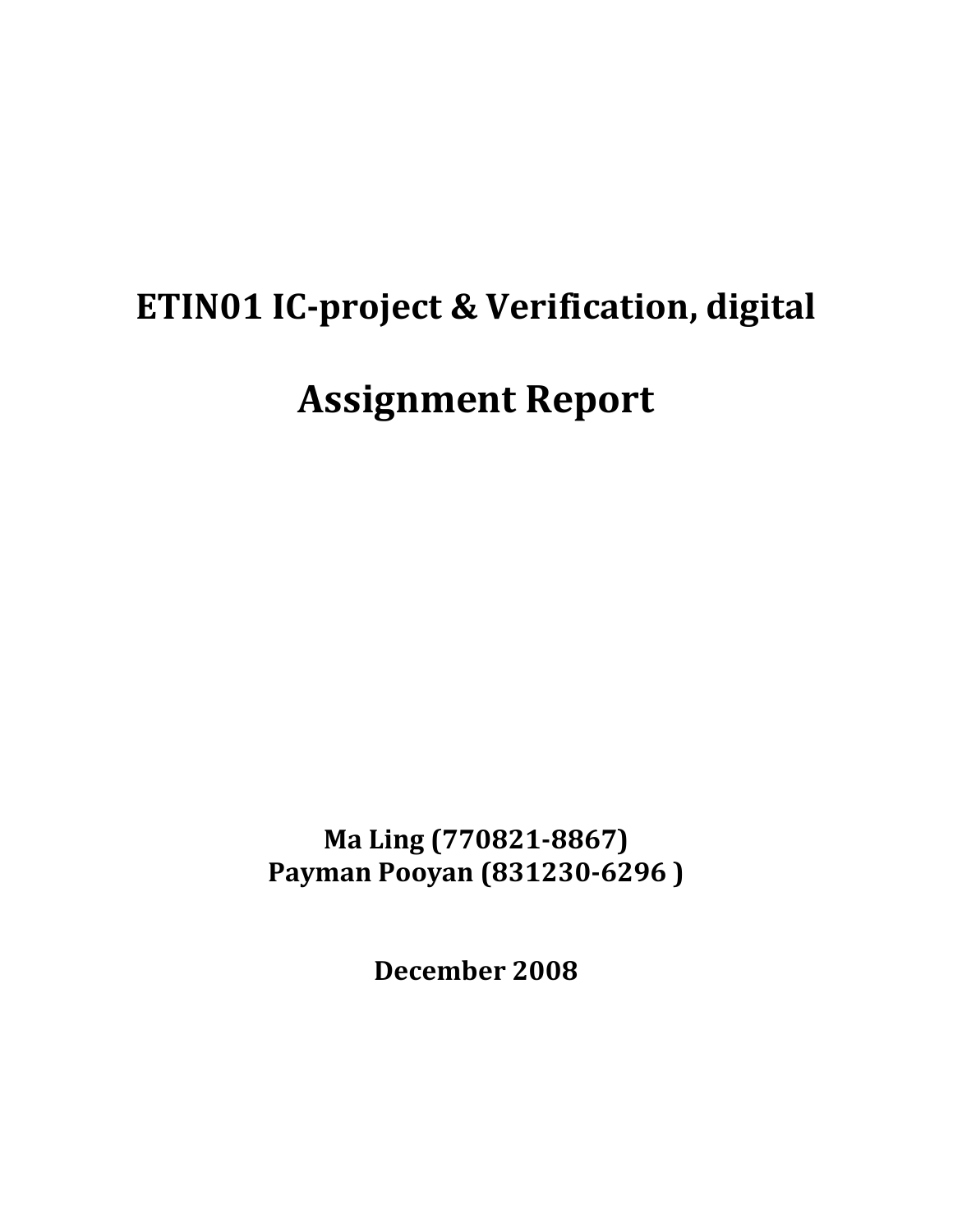# **Contents**

VHDL coding assignments

- 1. Finite State Machine (FSM) for assignment 1
- 2. Architecture for assignment 2
- 3. Architecture and FSM for assignment 3
- 4. Clock cycles for assignments 2 & 3

## **Synthesis**

- 1. Constraints setting in Design Compiler
- 2. Area report for subblocks
- 3. Critical path
- 4. Blocks in the critical path and their individual delays
- 5. Maximal clock frequency and improvement
- 6. Differences between the high speed and low area synthesis
- 7. Problems with synthesizing the original code
- 8. Comparision between different versions

### **Place and Route**

- 1. Core area comparison
- 2. Layout
- 3. Script-files during P&R
- 4. Violations

### **Acknowledgements**

### **References**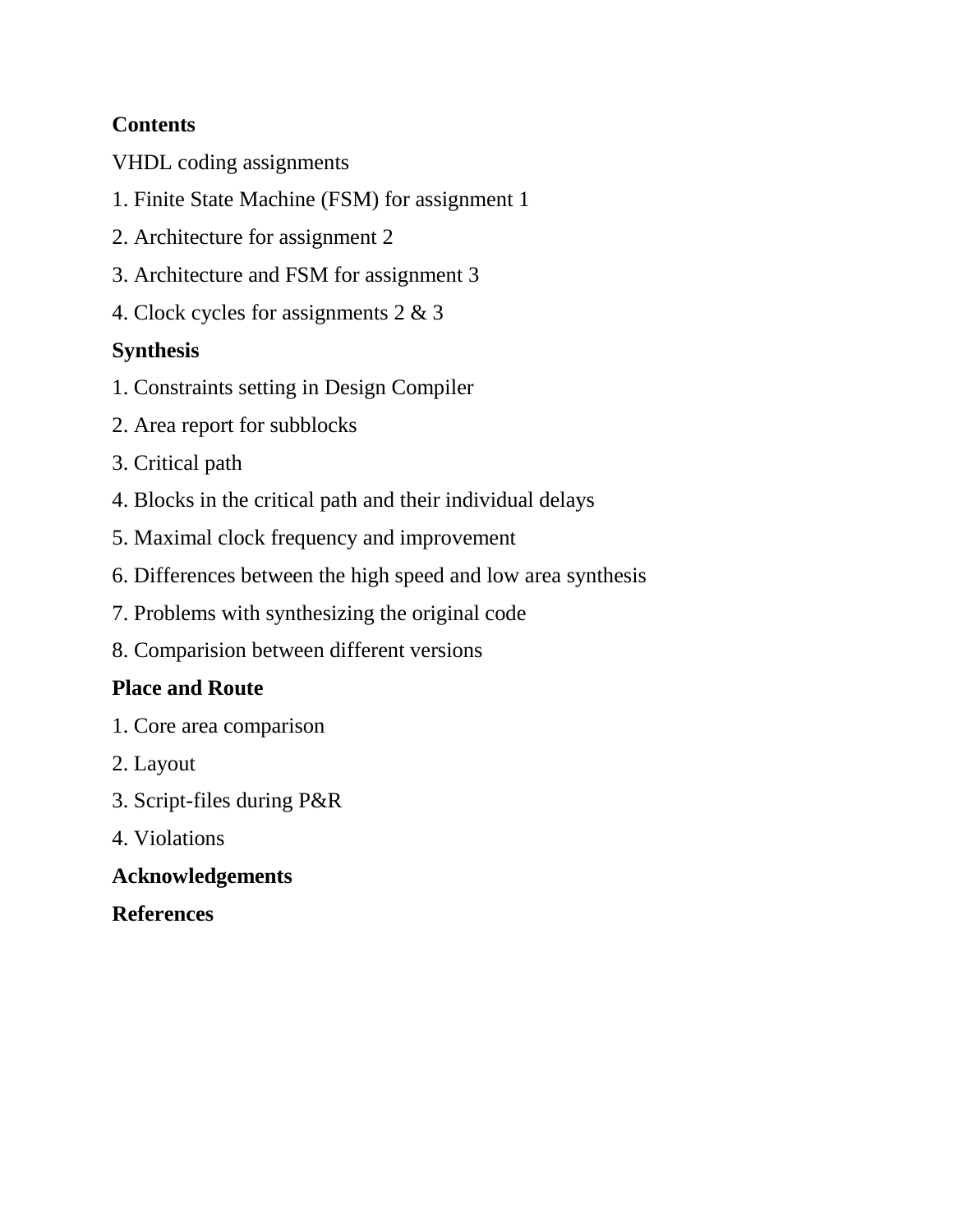### VHDL coding assignments

#### **1. Describe your Finite State Machine(FSM) for assignment 1.**

 According to assignment 1"s requirement, a state machine can be designed to control the alarm light while the sensors" output is changed. We develop the first solution which is a 9 states FSM and is shown in Figure 1.1.



Figure 1.1 9 states FSM

 Every possible state has been considered. This FSM can work well, but 9 states seem too many and we try to reduce them. Because lions can"t back down or retreat while they enter the tunnel, we can merge some states about tunnel and modify the 9 states FSM to a 5 states FSM. If we merge the 3 states of tunnel into one state and the original FSM is divided by the pink lines in Figure 1.1, assuming that the current state is "One in tunnel", the next state which is "Two lions in cage" or "One outside" will be hard to decide when the sensors' output is 00. So we can't do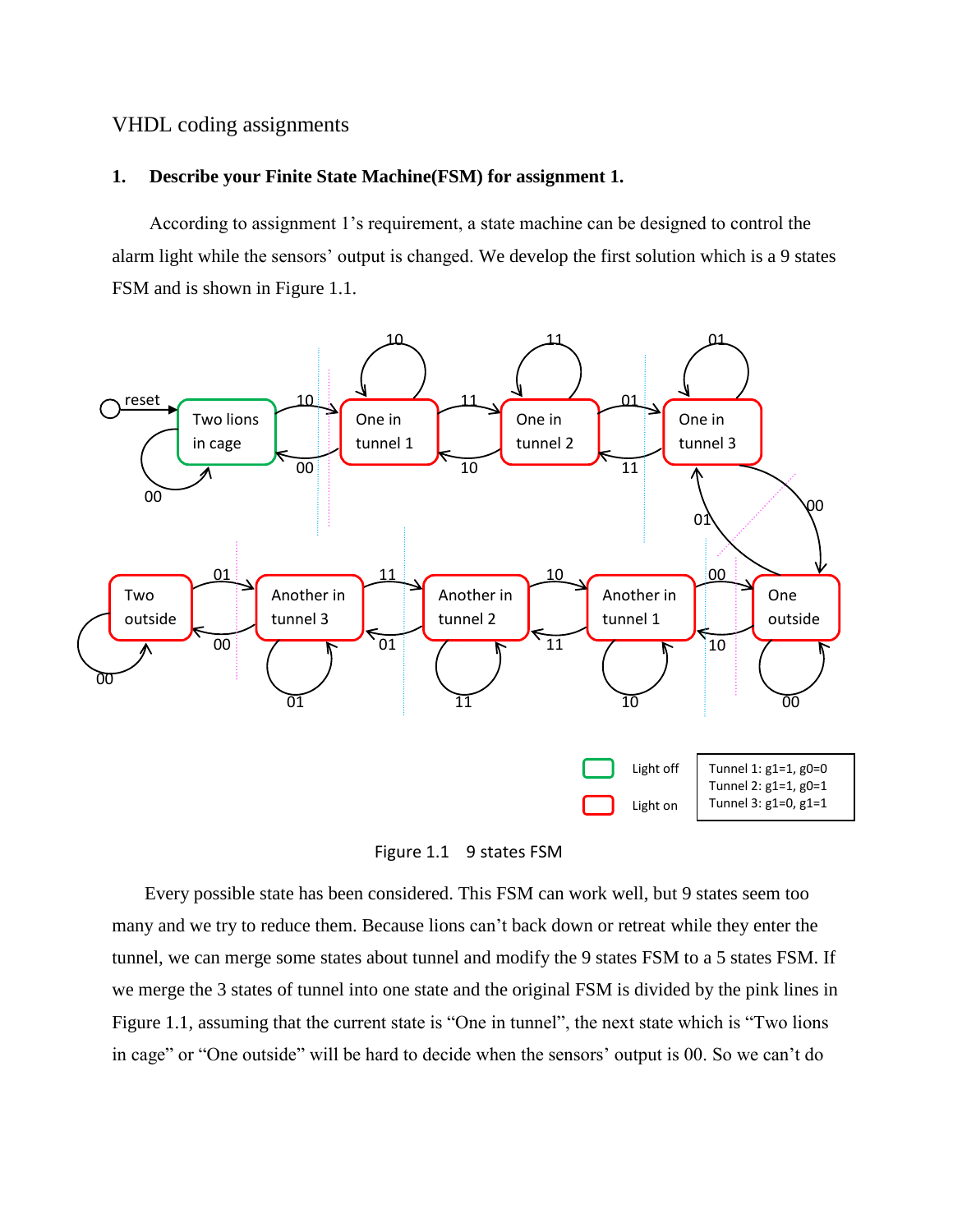like the pink lines. Then we divide the FSM by the blue lines and merge the two states into one, it works and is redrawn as Figure 1.2.



Figure 1.2 5 states FSM

 Can we reduce the 5 states into less? The following 4 states FSM is designed like Figure 1.3. But at the state, " Two In Cage", we should control the light separately according to the sensors' output. In this state, the light will turn off when g1g0 is "00" and turn on when g1g0 is not "00". This 4 states FSM also works well.



Figure 1.3 4 states FSM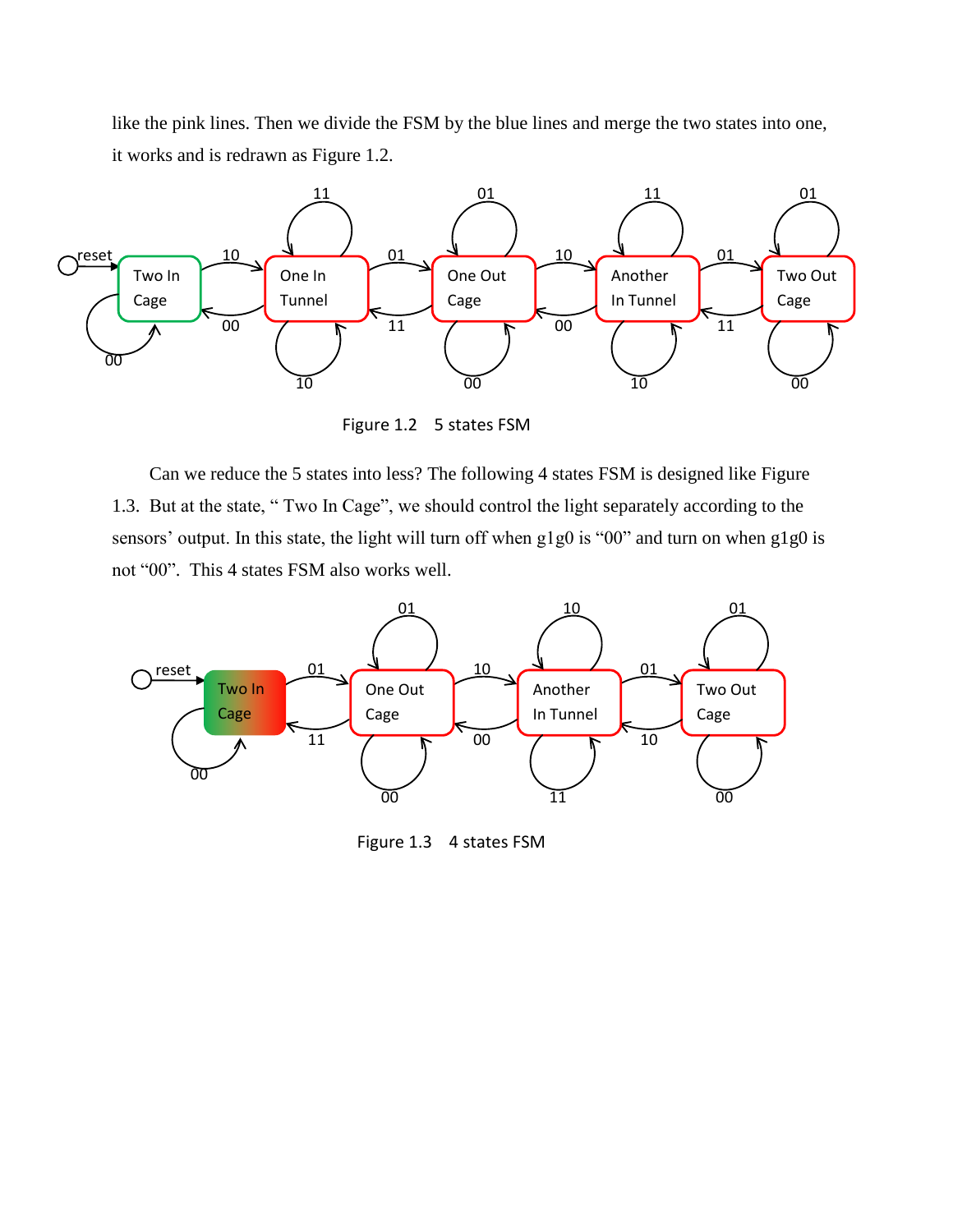### **2. Describe architecture including wordlengths (WL) with motivation for assignment 2.**

 The direct-form FIR filter consists of three basic blocks, which are D-flip-flop, multiplier, and adder. For D-flip-flop, the output and input have the same word length.

For multiplier, the output word length should equal to the sum of two inputs' word lengths to avoid overflow. For adder, one extra bit should be added in the output compared with input to get full precision.



Figure 2 8-tap Direct-form FIR's architecture

 A 8-tap direct-form FIR"s architecture is shown in Figure 2. The first stage can be composed of only one multiplier. And the next 7 stages can be generated by using loops of one D-flip-flop, one adder and a multiplier. In the fir entity, some signals are created to connect these blocks together.

Assuming that there is a M-order FIR, the input's word length is INPUT\_WIDTH and the coefficient's word length is COEFF\_WIDTH, the output's word length is INPUT\_WIDTH+COEFF\_WIDTH+M for full precision.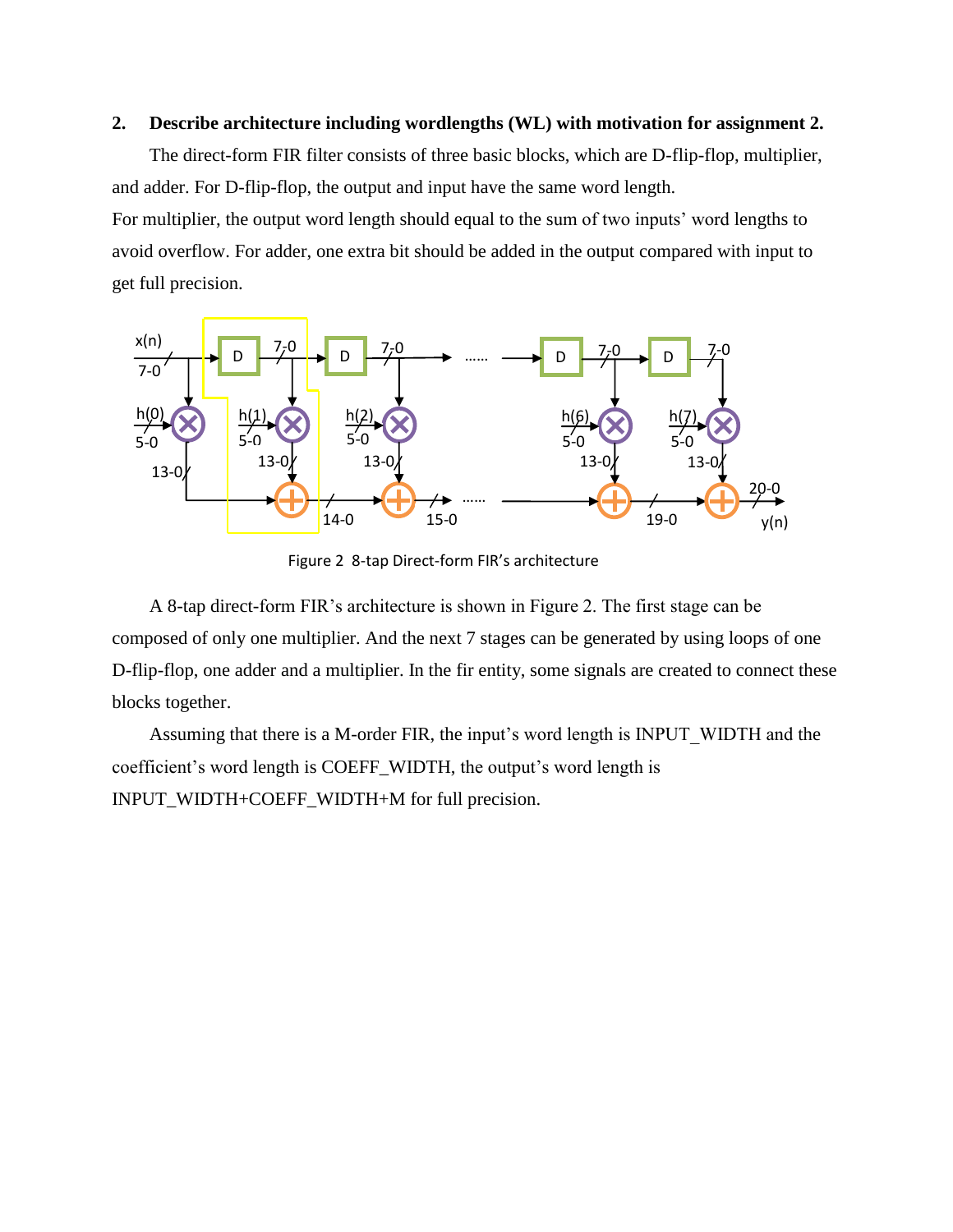#### **3. Describe architecture, including WLs, and the FSM for assignment 3.**

The q-tap finite impulse response (FIR) filter with unit-sample response  $h(k) = b(k)$ can be defined by following difference equation

$$
y(n) = \sum_{k=0}^{q-1} h(k) * x(n-k)
$$

Therefore, the equations bellow describes a complete computation with 36 steps iteration.

 $y(0) = h(0) \cdot x(0)$  $y(1) = h(0) \cdot x(1) + h(1) \cdot x(0)$  $y(2) = h(0) \cdot x(2) + h(1) \cdot x(1) + h(2) \cdot x(0)$  ……  $y(34) = h(0) \cdot x(34) + h(1) \cdot x(33) + \cdots + h(33) \cdot x(1) + h(34) \cdot x(0)$  $y(35) = h(0) \cdot x(35) + h(1) \cdot x(34) + \cdots + h(33) \cdot x(2) + h(34) \cdot x(1) + h(35) \cdot x(0)$ 

 We will use a time-multiplexed FIR filter to implement the above function. The key point is addressing and matching the coefficient and input data.

 From the above steps, we can easily get the conclusion that the order of coefficient is increasing and the input data is decreasing. So, an addition can be used as ROM address generator. Considering that data shuffling is a major power dissipation source, when RAM is full of 36 data, the next input data will replace the oldest data in RAM. Then we should divide RAM into two parts. One is from the newest data position to the top of RAM, and another is from the bottom of RAM to the newest data position. So, two subtractions should be used as RAM address generator. Meanwhile, these address generators should be included in a controller (FSM), in which other control signal is generated correspondingly.

What's more, because reading x data from RAM needs two clocks, it is possible to share the address line between ROM and RAM, which can save the interface of controller unit and reduce the processing time. Figure 3.1 shows the timing chart of address, CSN, WEN, input and coefficient data. "Aw" is the address for writing x to RAM, "Ar" is the address for reading x from RAM and "Addr" is the address for reading coefficient from ROM.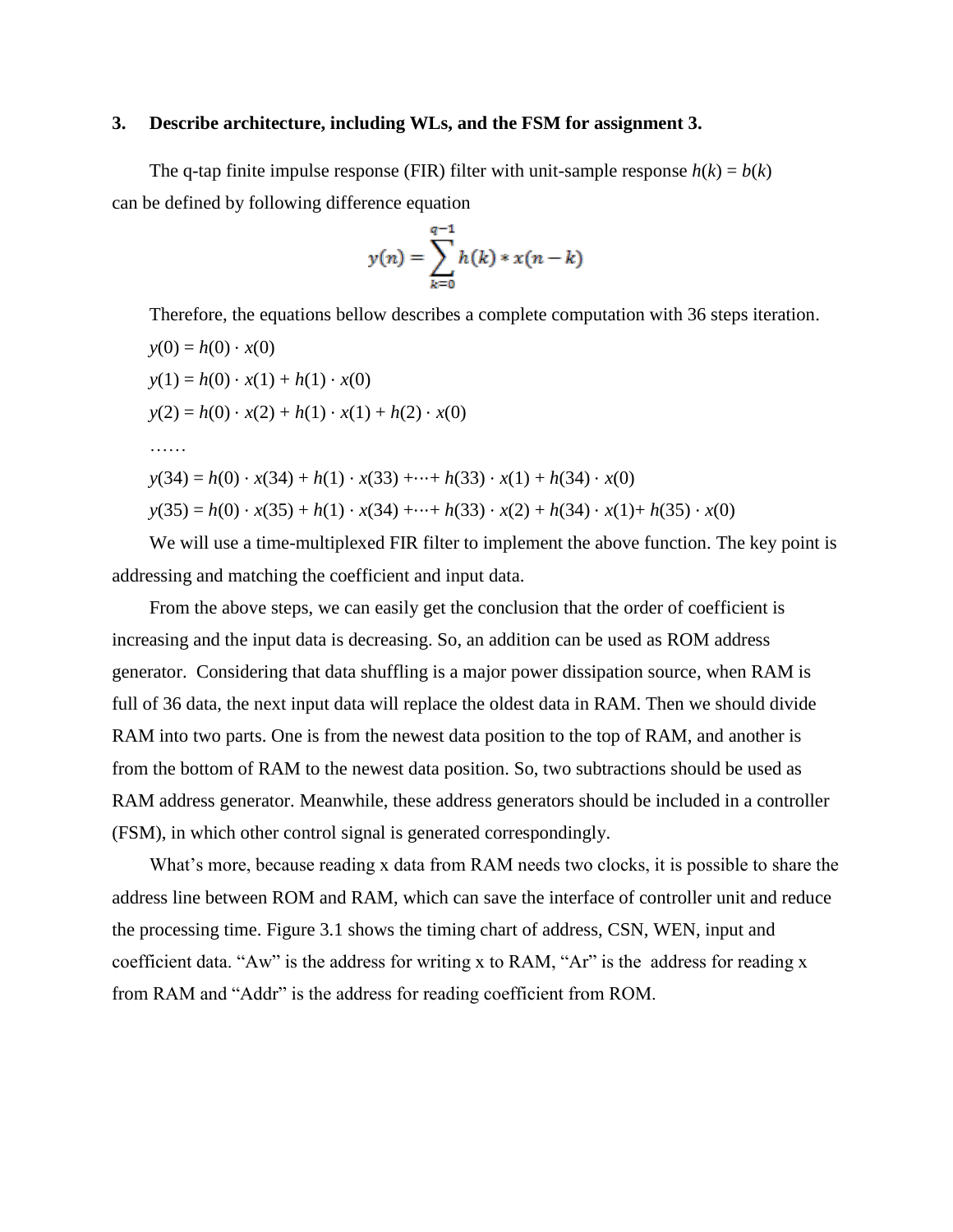

Figure 3.1 timing chart of sharing address line

 In our first design, we didn"t use a D-flipflop to connect the RAM and MAC unit. The correct output can be obtained but there is a short uncertain state before MAC unit. To eliminate the uncertain state, we use a D-flipflop between RAM and MAC.

The whole FIR's architecture is shown in Figure 3.2. The valid i, data i, clk and rst signals come from the testbench and the data\_o output to testbench. All signals in our design active low. RAM and ROM share the address line.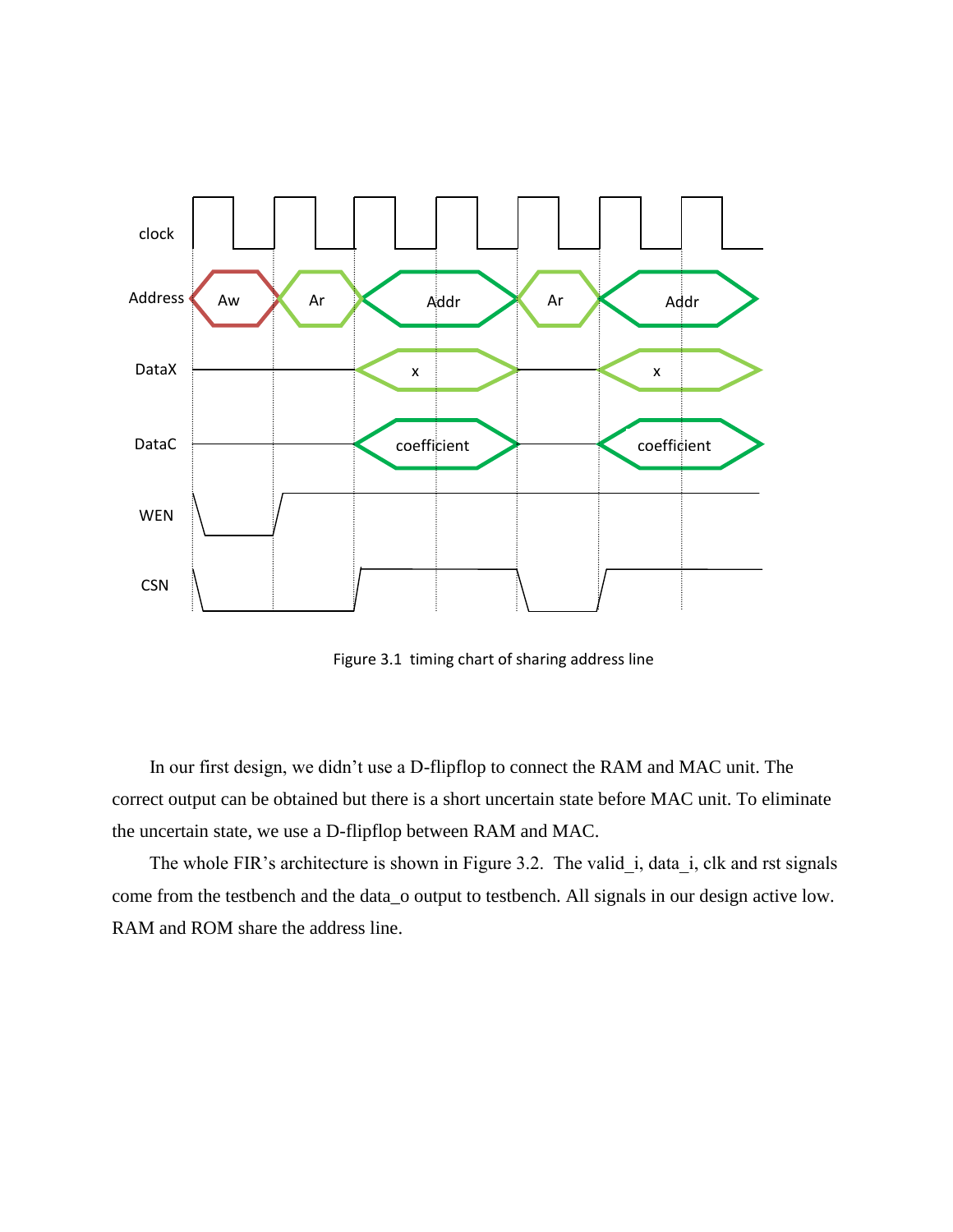



When valid  $i = 0$ , it means a new input data is available and it can be written into RAM. At this time, controller unit should generate RAM"s address, enable CSN and WEN and write input x data to RAM. After finishing to store the input data , MAC unit begin to read x data from RAM. Then a coefficient address which matches the x data should be sent to ROM, MAC unit will calculate the additive and multiplicative operation by using the x and coefficient data. Then next x and coefficient data will be read and calculated , and them will be repeated by 36 times. When 36 iterations are completed, the signal valid  $\sim$  should be set '0', so the final result can be saved to the file. Then the filter will wait for the next new input data. So, the FSM has five state: Writer new x to RAM, Read X from RAM, Read Coeff from ROM, Mac Unit Calculate and Output Y. The block diagram of FSM is drawn in Figure 3.3.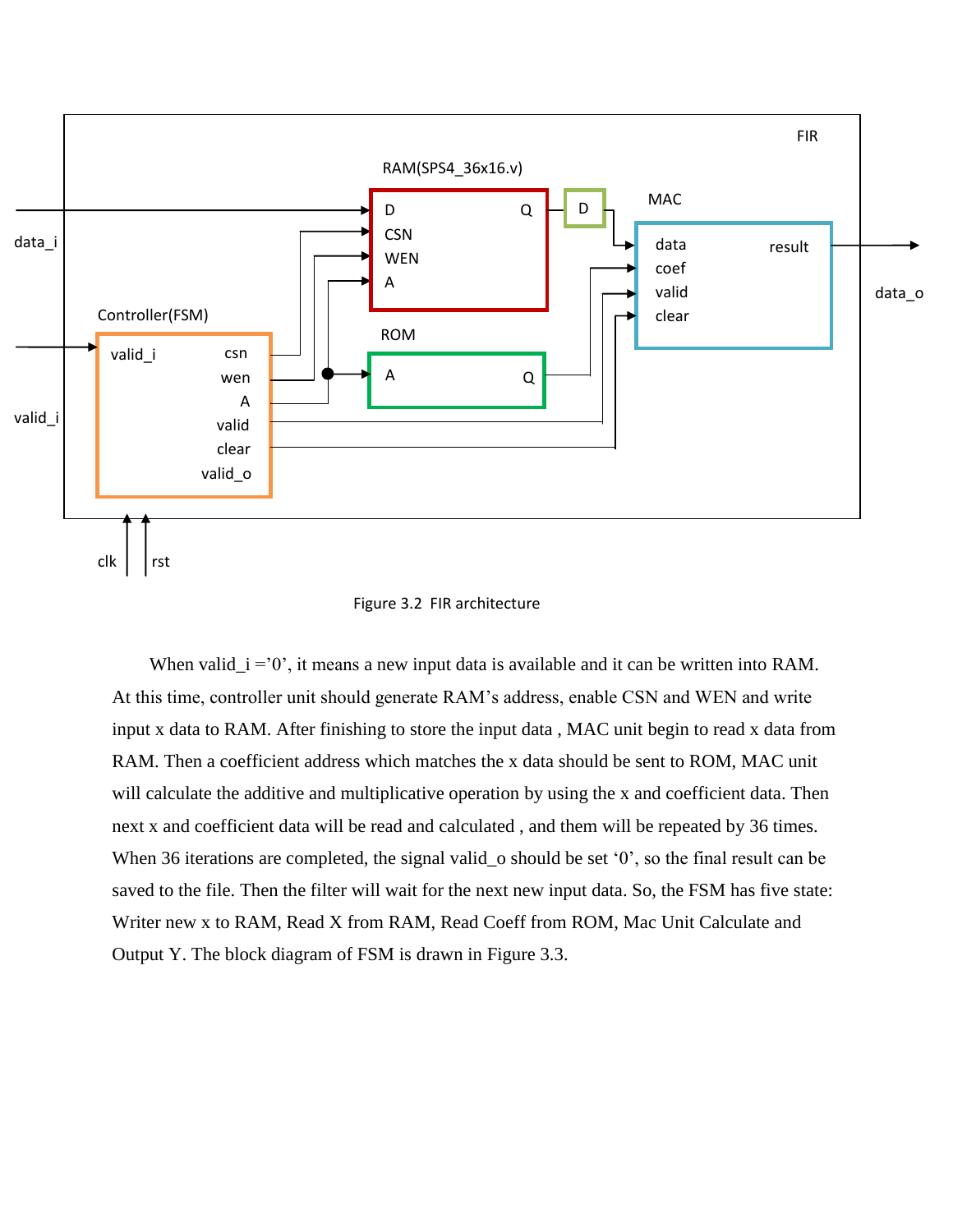

Figure 3.3 Controller (FSM)

 In MAC unit, the word length (WL) of input data are INPUT\_WIDTH bits, and the coefficient's WL are COEFF\_WIDTH bits. In order to guarantee the full precision, the multiplier's WL should be INPUT\_WIDTH + COEFF\_WIDTH. For adder and D-flipflop, their WLs should be INPUT\_WIDTH+COEFF\_WIDTH+LOG2\_ORDER. Therefore, the final result"s WL is INPUT\_WIDTH+COEFF\_WIDTH+LOG2\_ORDER. The actual word length value is shown in Figure 3.4.



Figure 3.4 MAC unit's Word Length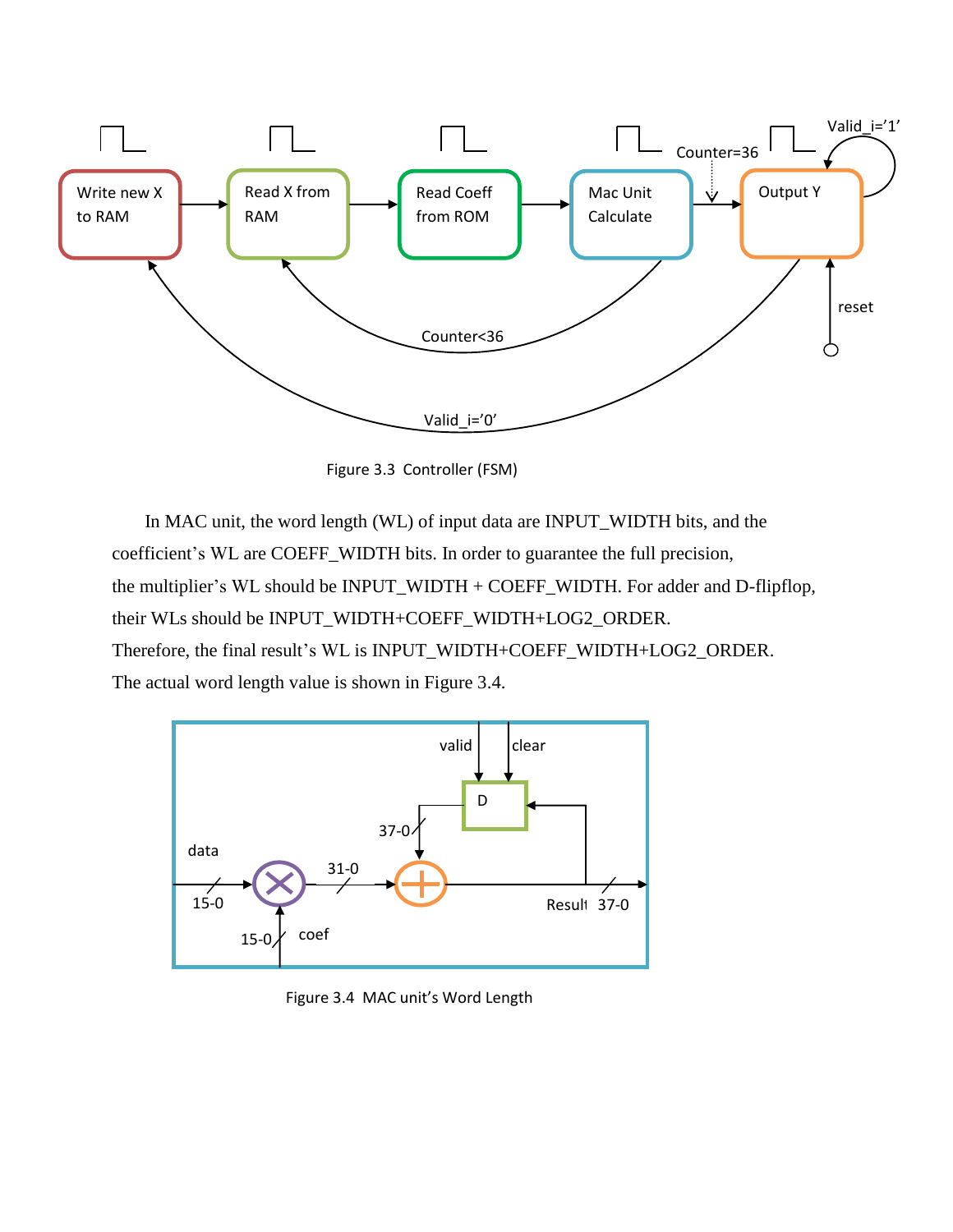### **4. How many clock cycles are needed to produce an output for assignments 2 & 3 ?**

 For assignment 2, the direct-form FIR filter has 7 D-flipflops, so the latency from input to output is 7 clock cycles. But, FIR unit will generate one output per clock cycle.

 For assignment 3, time-multiplexed FIR filter needs 3 clock cycles to complete one calculation of MAC unit. To get an final result, MAC unit should calculate by 36 times. So it needs 36\*3(=108) clock cycles to produce one output. In addition, sending output to testbench and writing new data into RAM need 2 clock cycles. Assuming that there is no waiting clock cycles between FIR and testbench, FIR will generate one output per 110 clock cycles.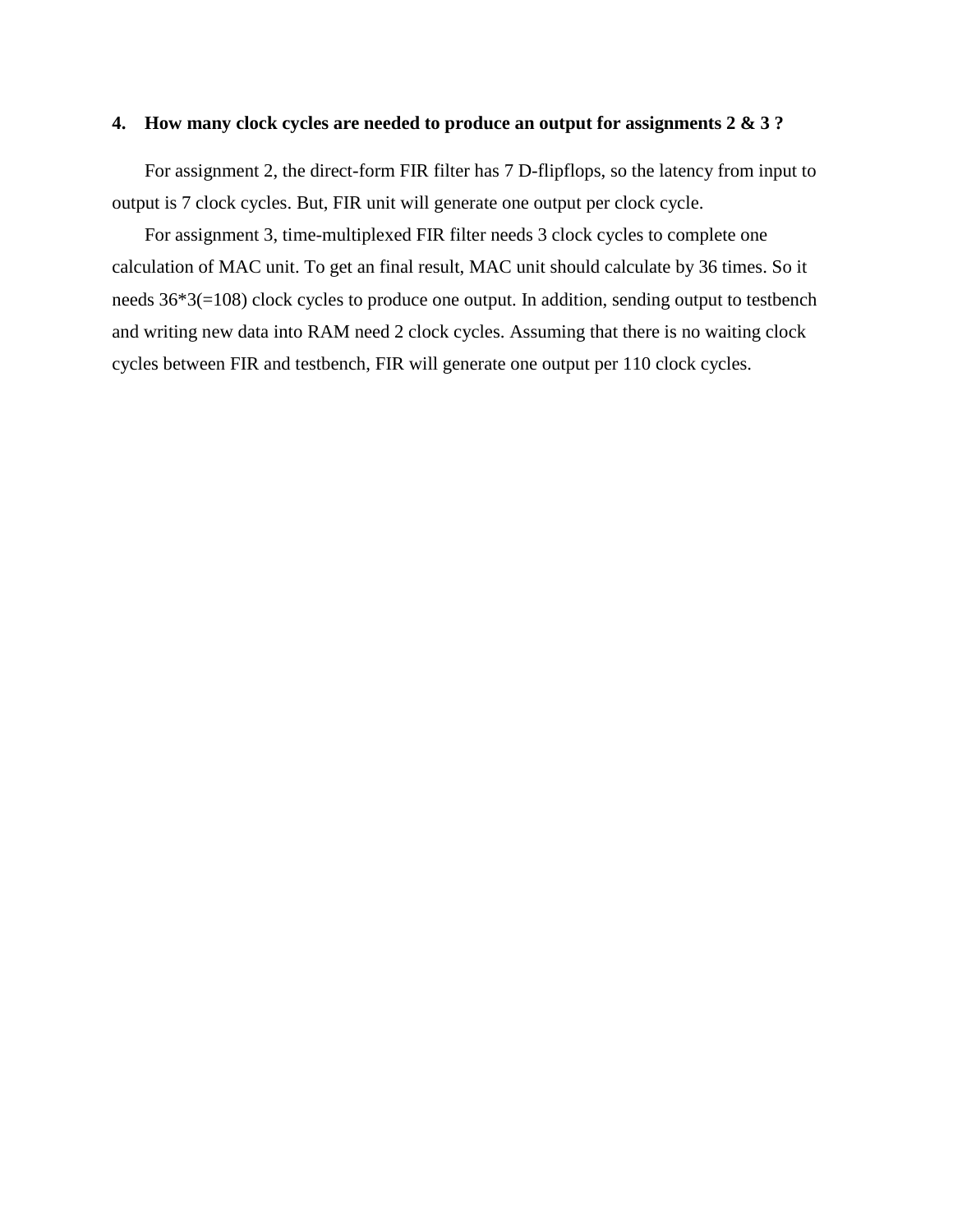# Synthesis

### **1. What constraints were set in Design Compiler?**

# **A)** *Synthesizing for Min Area:*

| create_clock "clock" -period 20 -name clock |
|---------------------------------------------|
| set_clock_uncertainty 0.1 clock             |
| set_max_area 0                              |
| compile -map_effort high                    |
| set_max_area 64839                          |
| compile -map_effort high                    |

### **Result:**

| Data required time: 19.79 |       |
|---------------------------|-------|
|                           |       |
| Data Arrival time: -9.38  |       |
|                           |       |
| Slack:                    | 10.41 |
|                           |       |

# **B**) *Synthesizing for High Speed:*

| create_clock "clock" -period 4 -name clock |
|--------------------------------------------|
| set_clock_uncertainty 0.1 clock            |
| compile -map_effort high                   |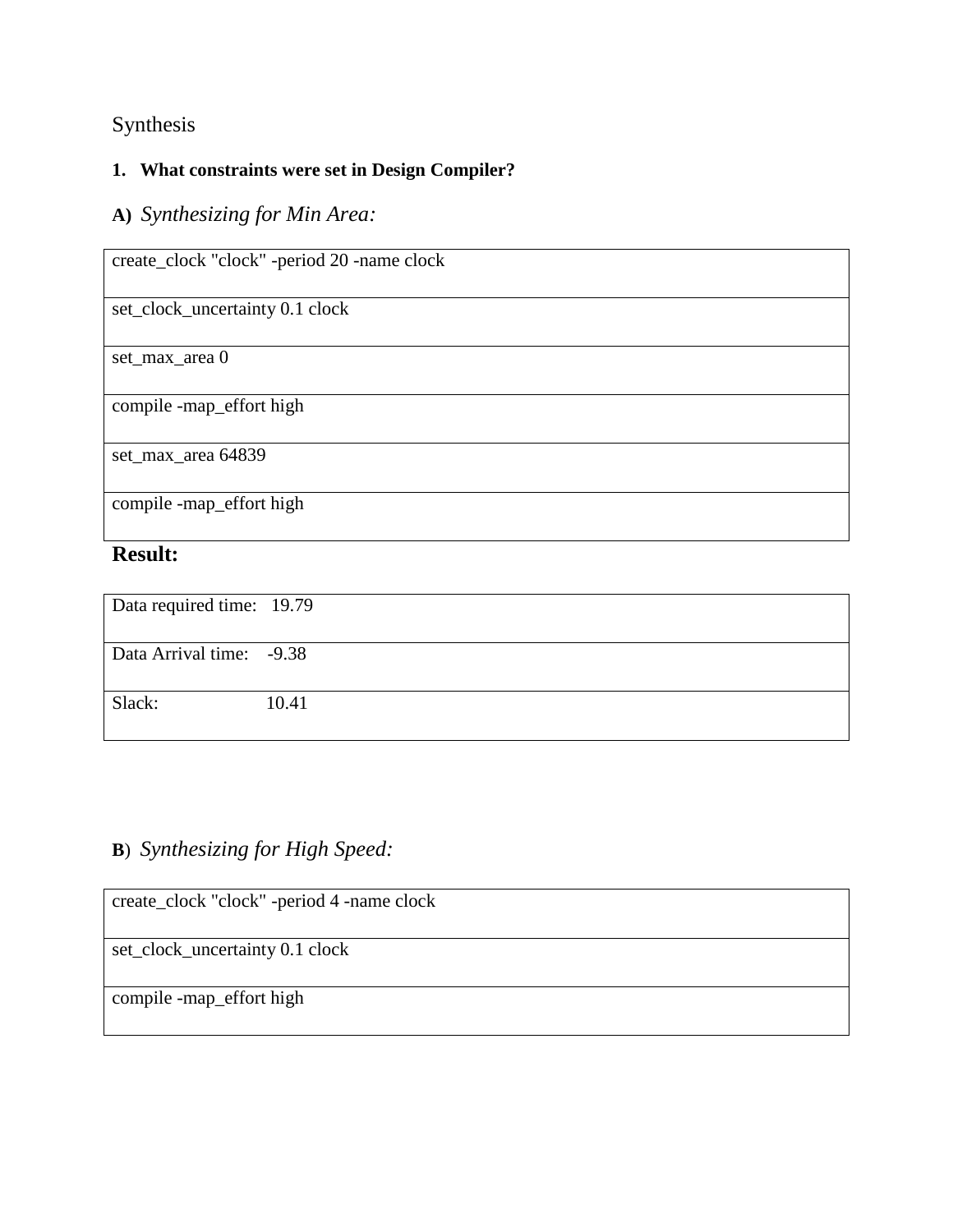### **Result:**

| Data required time: 3.78 |  |
|--------------------------|--|
|                          |  |
| Data Arrival time: -3.78 |  |
|                          |  |
| Slack:                   |  |
|                          |  |

**2. Report the area for the subblocks: mem, mac, rom, controller FSM and the pads.In the mac design unit you should report area for the multiplier, adder and register.**

*Design1 is for Min Area and Design 2 is for High speed.*

|           | <b>MAC</b> |            |          | <b>ROM</b> | <b>FSM</b> | Memory | Pads |
|-----------|------------|------------|----------|------------|------------|--------|------|
|           |            |            |          |            |            |        |      |
|           | Adder      | Multiplier | Register |            |            |        |      |
|           |            |            |          |            |            |        |      |
| Design 1: | 833        | 5448       | 1137     | 490        | 7774       | 39770  |      |
|           |            |            |          |            |            |        |      |
| Design2:  | 2125       | 7215       | 1140     | 704        | 8312       | 39770  |      |
|           |            |            |          |            |            |        |      |
| Design1:  | 7418       |            |          |            |            |        |      |
|           |            |            |          |            |            |        |      |
| Design2:  | 10480      |            |          |            |            |        |      |
|           |            |            |          |            |            |        |      |

### **3. What is the critical path for the design?**

Critical Path is shown below for clock period of 20.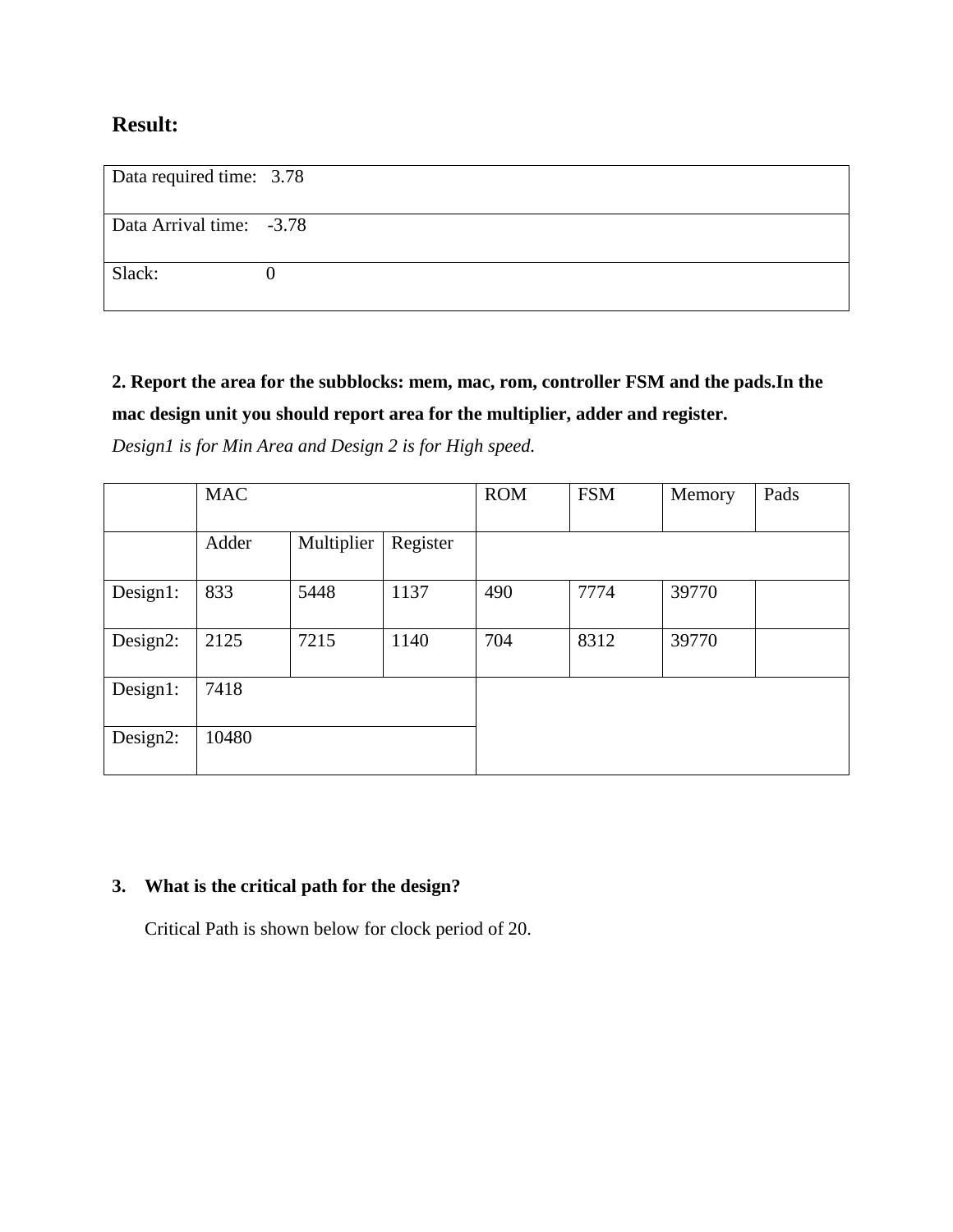

**4. Which blocks are in the critical path and what are the individual delays for each block?** We can see that FSM and Rom are in the critical path.

Delay for Rom in first Design: 2.92 f

Delay for Rom in second Design: 2.2f

# **5. Report maximal clock frequency and suggest how you could increase it at the register transfer level.**

 Our maximal clock frequency was achieved for clock period of 4.we can increase the clock period by optimizing the design and moving flip flops in the design. A good method for increasing the clock frequency is pipelining the design.

Frequency for the first design:342.465MHZ

Frequency for the second design:454.454MHZ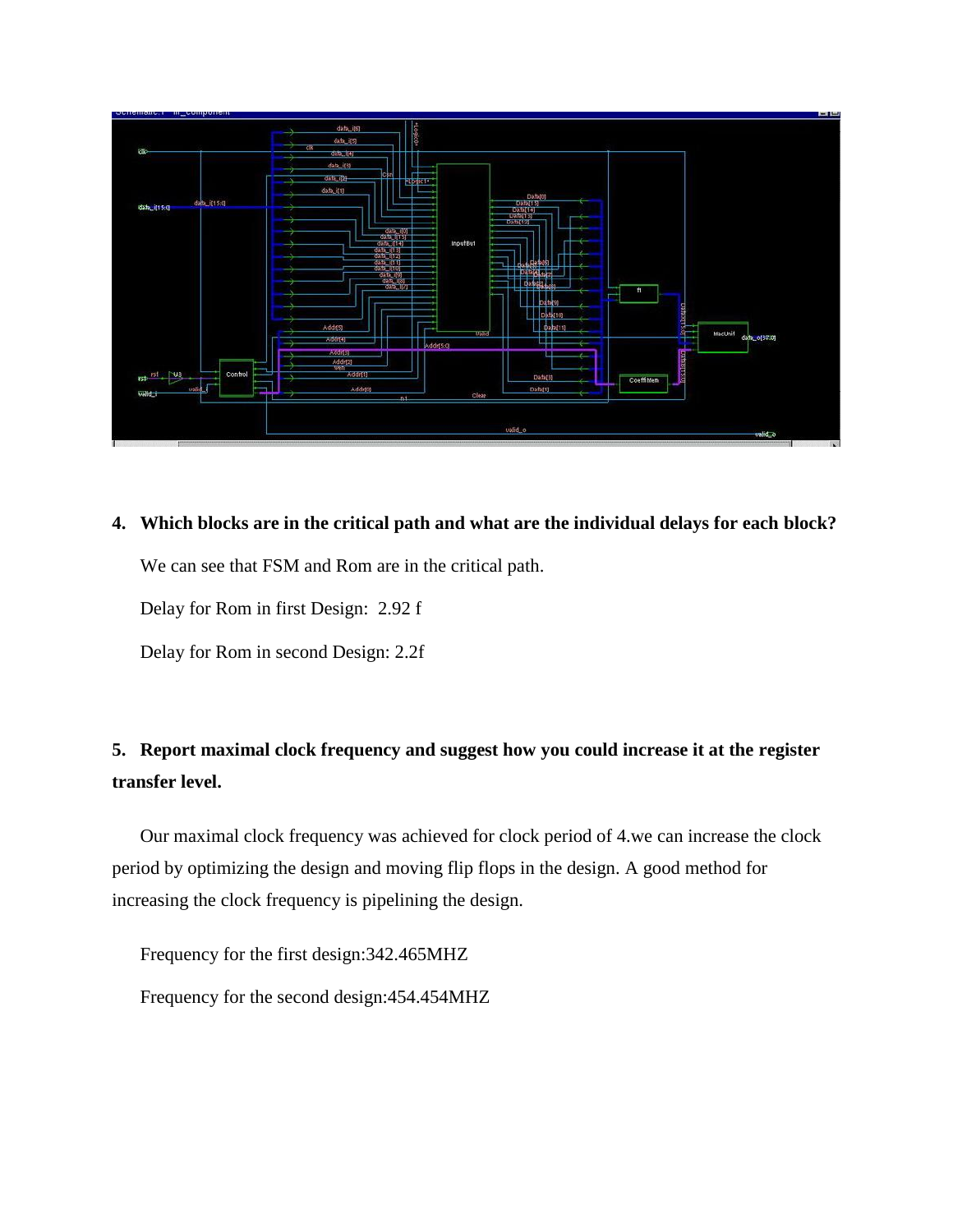# **6. What are the differences between the high speed and low area synthesis results,i.e. what implementation of arithmetic blocks has been used.**

In the upper parts of our reports we have compared the 2 designs but here are some more issues:

| Design1:                            |
|-------------------------------------|
| Combinational area: 13826.000000    |
| Noncombinational area: 50718.000000 |
| Total cell area: 64544.000000       |

| Design2:                            |
|-------------------------------------|
| Combinational area: 17589.000000    |
| Noncombinational area: 50765.000000 |
| Total cell area: 68354.000000       |

### **7. Present problems with synthesizing the original code.**

 We did not have problem while synthesizing the original code. But as we saw some people had some problems like having Latches in their design .

# **8. If you have synthesized several versions, compare results since depending on your VHDL code you will get different synthesis results.**

We only synthesize one version.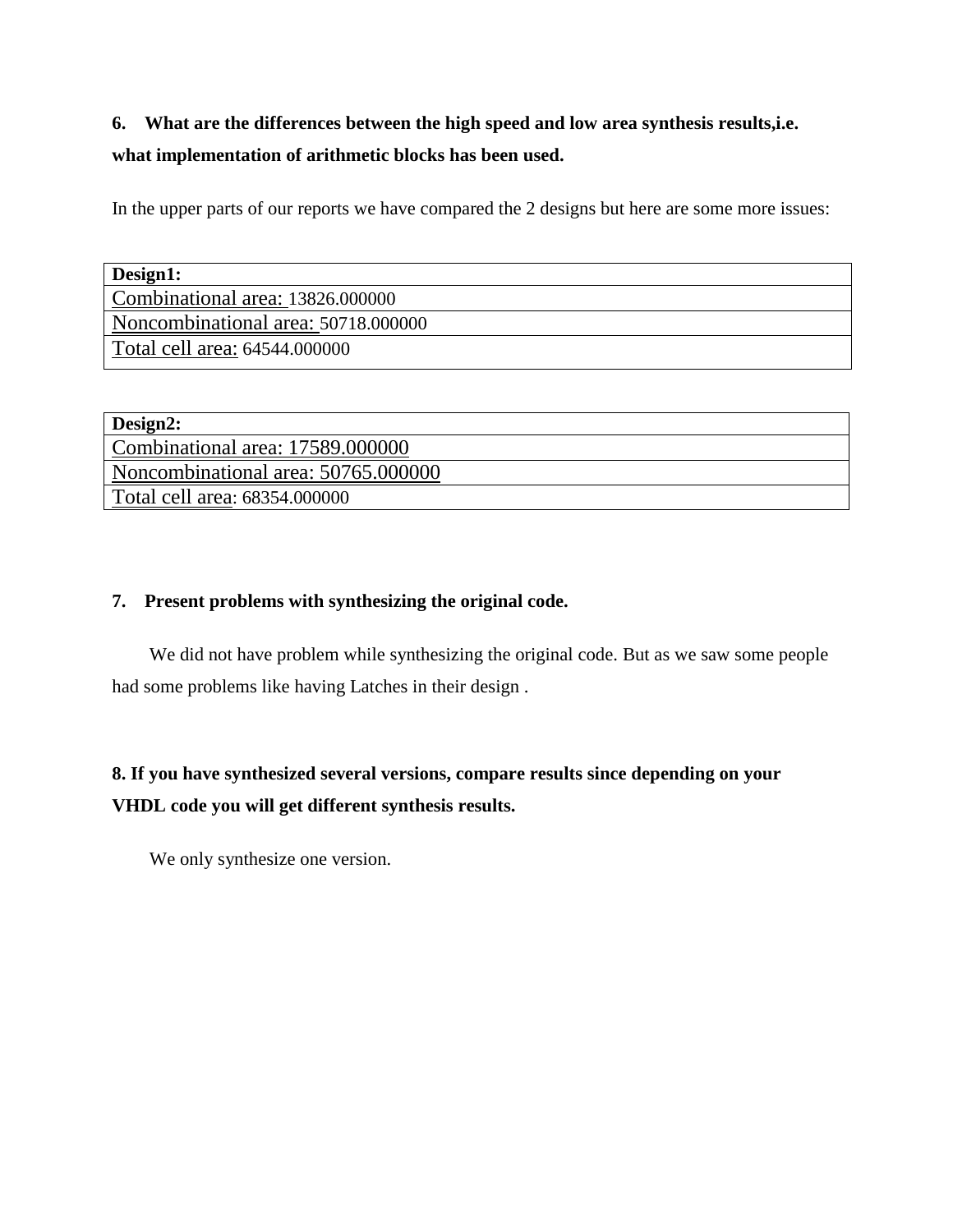### Place and Route

# **1. Compare the final area with the estimated area from the synthesis tool. Only compare the core area.**

Synthesis:

Total cell area: 64544.0

Place & route:

Stand cell area:  $20407 \text{ um}^2$  / Allocate area:  $255386 \text{ um}^2$ 

**2. Show layout.**

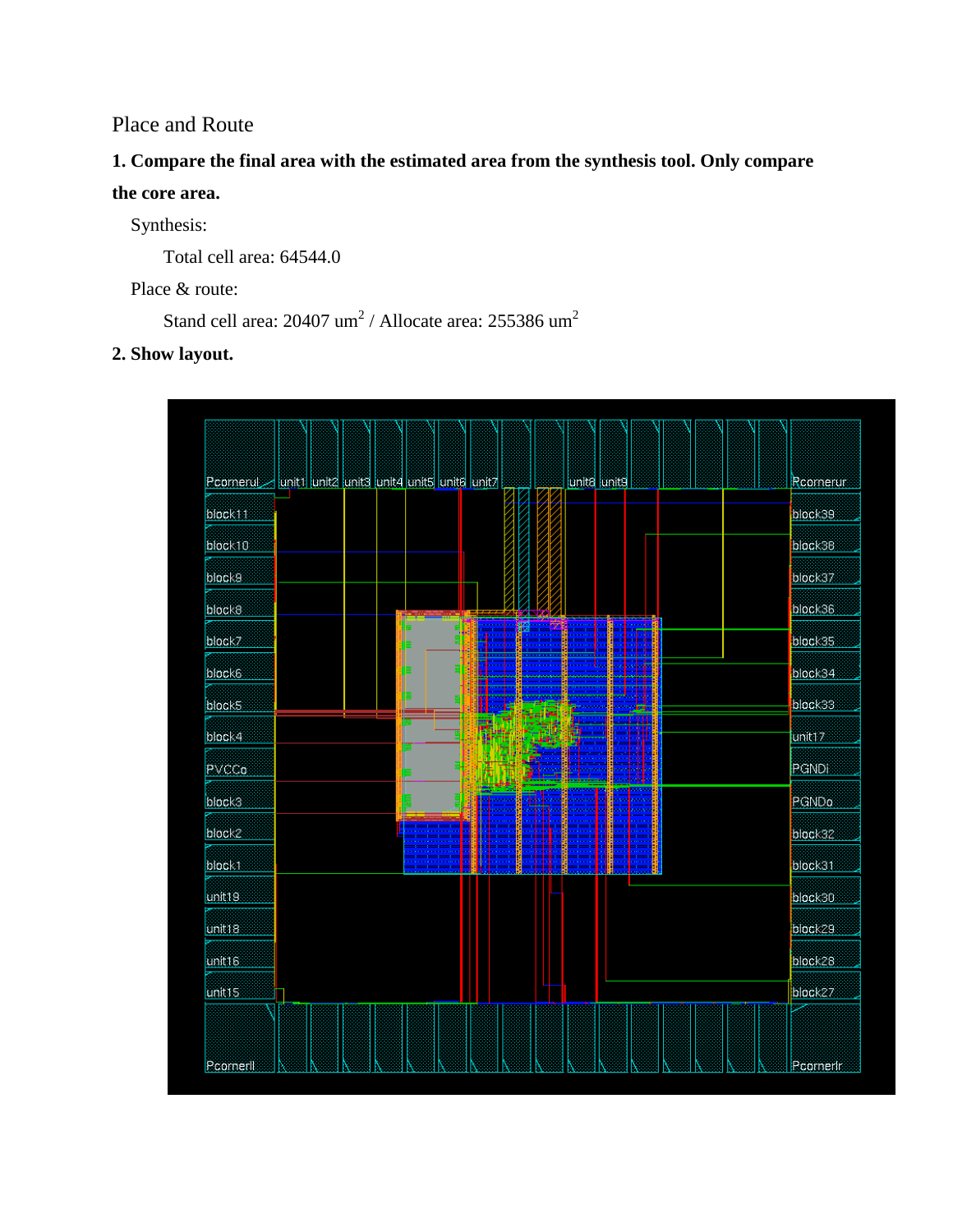#### **3. Show script-files produced during P&R.**

```
#######################################################
\## Encounter Command Logging File #
# Created on Fri Dec 12 11:55:39 #
\########################################################
loadConfig /h/d3/r/sx08lm4/pr4/Default.conf 0
commitConfig
fit
setDrawView fplan
selectInst fir component/InputBuf
uiSetTool move
setObjFPlanBox Instance fir_component/InputBuf 348.92 784.777 771.72 905.177
uiSetTool move
fplanFlipOrRotateInstance -rotate 90
setObjFPlanBox Instance fir_component/InputBuf 355.392 488.668 475.792 
911.468
uiSetTool move
setObjFPlanBox Module fir component 514.4 521.6 888.0 888.041
uiSetTool move
floorPlan -site core -r 0.998581560284 0.224503 285.0 285 285.0 285
setRoutingStyle -top -style m
uiSetTool select
addHaloToBlock 20 20 20 20 -allBlock
cutRow
globalNetConnect VCC -type pgpin -pin VCC -inst *
globalNetConnect VCC -type tiehi -pin VCC -inst *
globalNetConnect GND -type pgpin -pin GND -inst *
```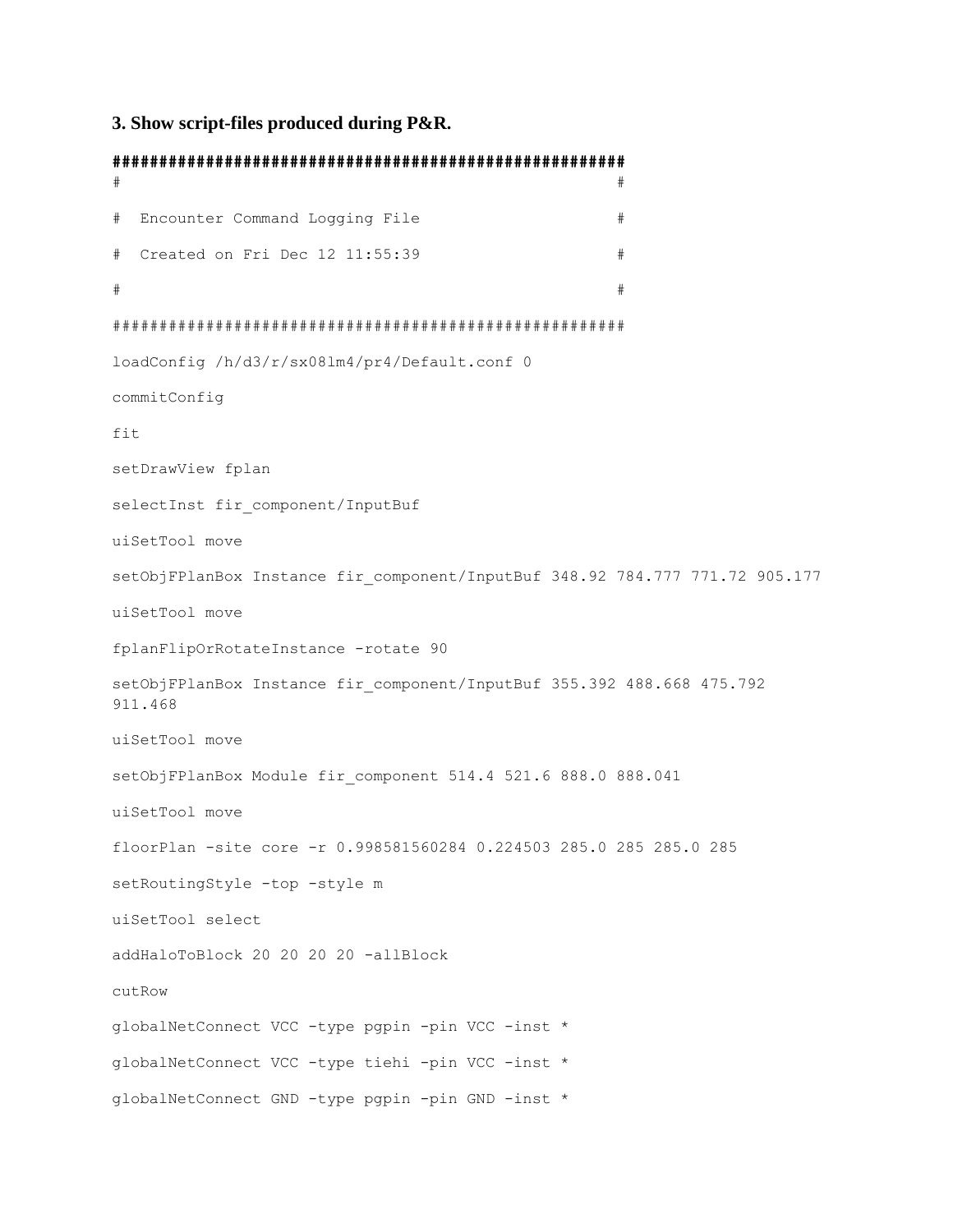globalNetConnect GND -type tielo -pin GND -inst \*

addRing -spacing bottom 1 -width left 4.9 -width bottom 4.9 -width top 4.9 spacing top 1 -layer bottom metal5 -width right 4.9 -around each block offset bottom 10 -layer top metal5 -option file /h/d3/r/sx08lm4/pr4/soc/appOption.dat/top\_fir.ppo.ppo -offset\_left 10 spacing right 1 -spacing left 1 -type block rings -offset right 10 offset top 10 -layer right metal6 -nets {GND VCC } -layer left metal6addRing -spacing bottom 1 -width left 4.9 -width bottom 4.9 -width top 4.9 spacing top 1 -layer bottom metal5 -width right 4.9 -around each block offset bottom 10 -layer top metal5 -option file /h/d3/r/sx08lm4/pr4/soc/appOption.dat/top\_fir.ppo.ppo -offset\_left 10 spacing right 1 -spacing left 1 -type block rings -offset right 10 offset top 10 -layer right metal6 -nets {GND VCC } -layer left metal6

addStripe -set to set distance 100 -spacing 1 -option file /h/d3/r/sx08lm4/pr4/soc/appOption.dat/top\_fir.ppo.ppo -direction vertical layer metal6 -stop x 1012.759 -width 4.9 -nets {GND VCC } -start x 585.374

setPlaceMode -congEffort medium -timingDriven 1 -modulePlan 1 -doCongOpt 0 clkGateAware 0 -powerDriven 0 -ignoreScan 1 -reorderScan 1 -ignoreSpare 1 placeIOPins 1 -moduleAwareSpare 0 -checkPinLayerForAccess { 1 } preserveRouting 0 -rmAffectedRouting 0 -checkRoute 0 -swapEEQ 0

setScanReorderMode -skipMode skipNone -clkAware false -defInForce false allowSwapping false -keepHierPorts false

setStreamOutMode -specifyViaName default -SEvianames false -virtualConnection true -uniquifyCellNamesPrefix false

setTieHiLoMode -honorDontTouch false

setTrialRouteMode -highEffort false -floorPlanMode false -detour true maxRouteLayer 8 -minRouteLayer 1 -handlePreroute false -autoSkipTracks false -handlePartition false -handlePartitionComplex false -useM1 false keepExistingRoutes false -ignoreAbutted2TermNet false -pinGuide true honorPin false -selNet {} -selNetOnly {} -selMarkedNet false selMarkedNetOnly false -ignoreObstruct false -PKS false -updateRemainTrks false -ignoreDEFTrack false -printWiresOnRTBlk false -usePagedArray false routeObs true -routeGuide {} -blockageCostMultiple 1 -maxDetourRatio 0

placeDesign -prePlaceOpt

clockDesign -specFile ../design.cts -outDir clock\_report -fixedInstBeforeCTS

getFillerMode -quiet

findCoreFillerCells

addFiller -cell FILLER8EHD FILLER64EHD FILLER4EHD FILLER3HD FILLER32EHD FILLER2HD FILLER1HD FILLER16EHD FILLER8ELD FILLER64ELD FILLER4ELD FILLER3LD FILLER32ELD FILLER2LD FILLER1LD FILLER16ELD -prefix FILLER -markFixed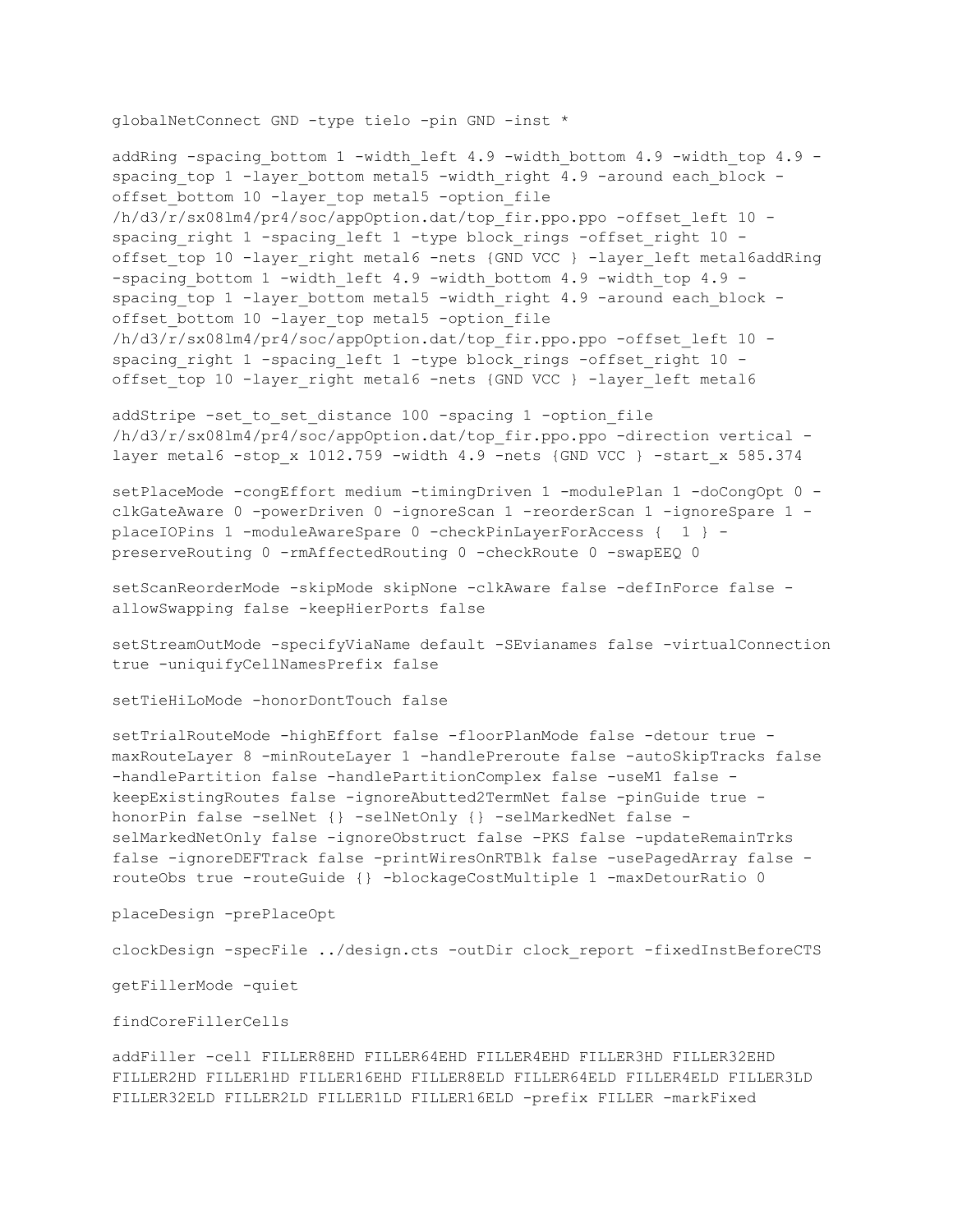```
sroute -noPadRings -jogControl { preferWithChanges differentLayer }
setNanoRouteMode -quiet -routeBottomRoutingLayer 1
setNanoRouteMode -quiet -routeTopRoutingLayer 8
setNanoRouteMode -quiet -drouteEndIteration default
setNanoRouteMode -quiet -routeWithSiDriven false
trialRoute -handlePreroute
setCteReport
writeDesignTiming .timing_file.tif
routeDesign -globalDetail
verifyGeometry
violationBrowser -all -no_display_false
```
### **4. Present and discuss violations.**

 We had Violation in our pads.The first time we had filled our pads and we had the violation which tells us we have overlap in our pads.The second time we did not fill them and we did not have any violations.